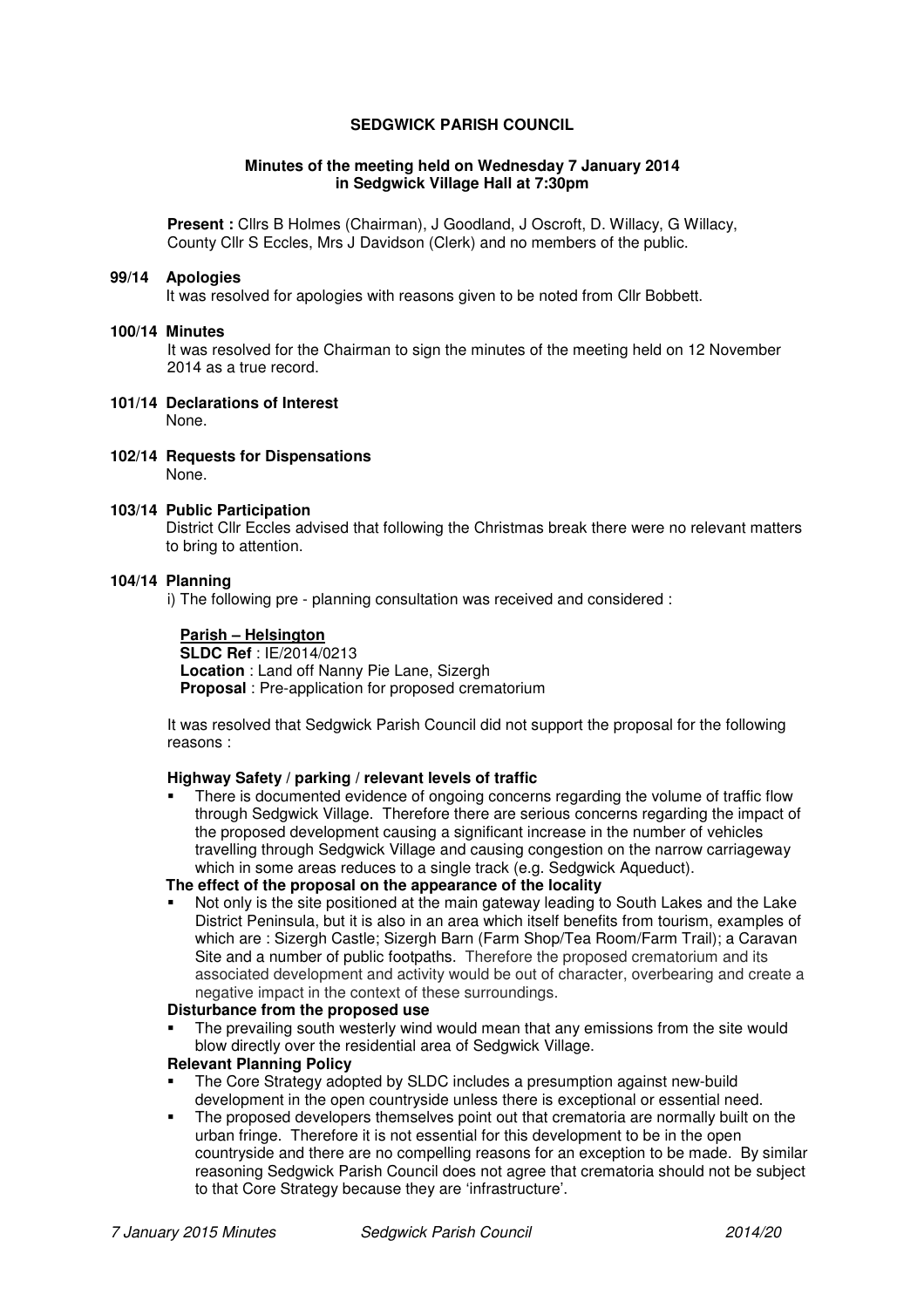The draft proposal, in the draft Local Plan, to allocate area around the A590/A591 junction at Brettargh Holt for such development was withdrawn and is not in the adopted Local Plan approved by the Inspector.

ii) It was noted the following planning application has now been granted by SLDC since the last meeting :

# **SL/2014/0579 – 11 Castle View, Sedgwick, Kendal**

First floor balcony with glass balustrade

### **105/14 Connecting Cumbria**

Correspondence received from Mr Tim Farron MP regarding the Connecting Cumbria Project was received and noted. It appears that Parish Councils are not part of the routine notification process for the siting of telecommunication cabinets. It was resolved for no further action to be taken at the present time regarding this matter.

### **106/14 Highways/Footpaths**

- a) It was reported the new surface, of the old pointing material recently removed from the Village Hall, on the path leading from the Sedgwick/Natland Road to the Canal is felt to be more satisfactory.
- b) It was reported the potholes have now been repaired under the railway bridge.
- c) It was reported the Highways project to upgrade the kerbing, road and pavement surface on Hill Close, Sedgwick, is currently ongoing.

#### **107/14 Playground /Millennium Field**

A discussion was introduced regarding the replacement of the picnic tables and it was agreed that further consideration would be given to this at the next meeting.

# **108/14 Canal**

- a) Two quotations for tree removal work adjacent to Wellheads Lane were received and considered. There was a discussion regarding the timescale for when this work should be carried out. It was agreed that if it was felt the work was necessary then it should be done sooner rather than later. It was resolved (3 for : 2 abstained) that the work should be carried out by James Park Tree Services at a cost of no more than £560.
- b) Attention was brought to the Sedgwick Parish Council Management Plan for Sedgwick Canal/1994 - 2014 which now requires updating. There was also a discussion as to whether a risk assessment should be carried out of the trees on the parish land. The Clerk was actioned to contact Lancaster Canal Trust to see what information / support may be available with both of these tasks.

### **109/14 Sedgwick Village Hall**

Cllr Willacy showed two framed photographs which were taken during, and on completion of, the recent work and are to be displayed in the Village Hall. Cllr Willacy again conveyed appreciation on behalf of the Village Hall Committee for the support of the Parish Council.

# **110/14 Finance**

- a) Appreciation was conveyed to District Cllr Eccles for the grant funding of £250 which has been awarded to be used towards the resurfacing of the path which leads to the back door of the Village Hall.
- b) It was noted the National Joint Council for Local Government Services has reached agreement on new pay scales for 2014- 2016 to be implemented from 1 January 2015.
- c) The receipts/payments report and draft budget for 2015/16 was received and considered. It was resolved for the total precept amount for Parish purposes for 2015/16 to be reduced from £10,200 to £9,500. The SLDC precept form was completed and signed by Cllr Holmes, Cllr Willacy and the Clerk.

### **111/14 Correspondence**

- CALC nomination for attendance at a Royal Garden Party to be held on Tuesday 12 May 2015 - Cllr Willacy registered an interest in attending.
- Any other correspondence, notices and publications received since the last meeting and not included on the agenda was noted.